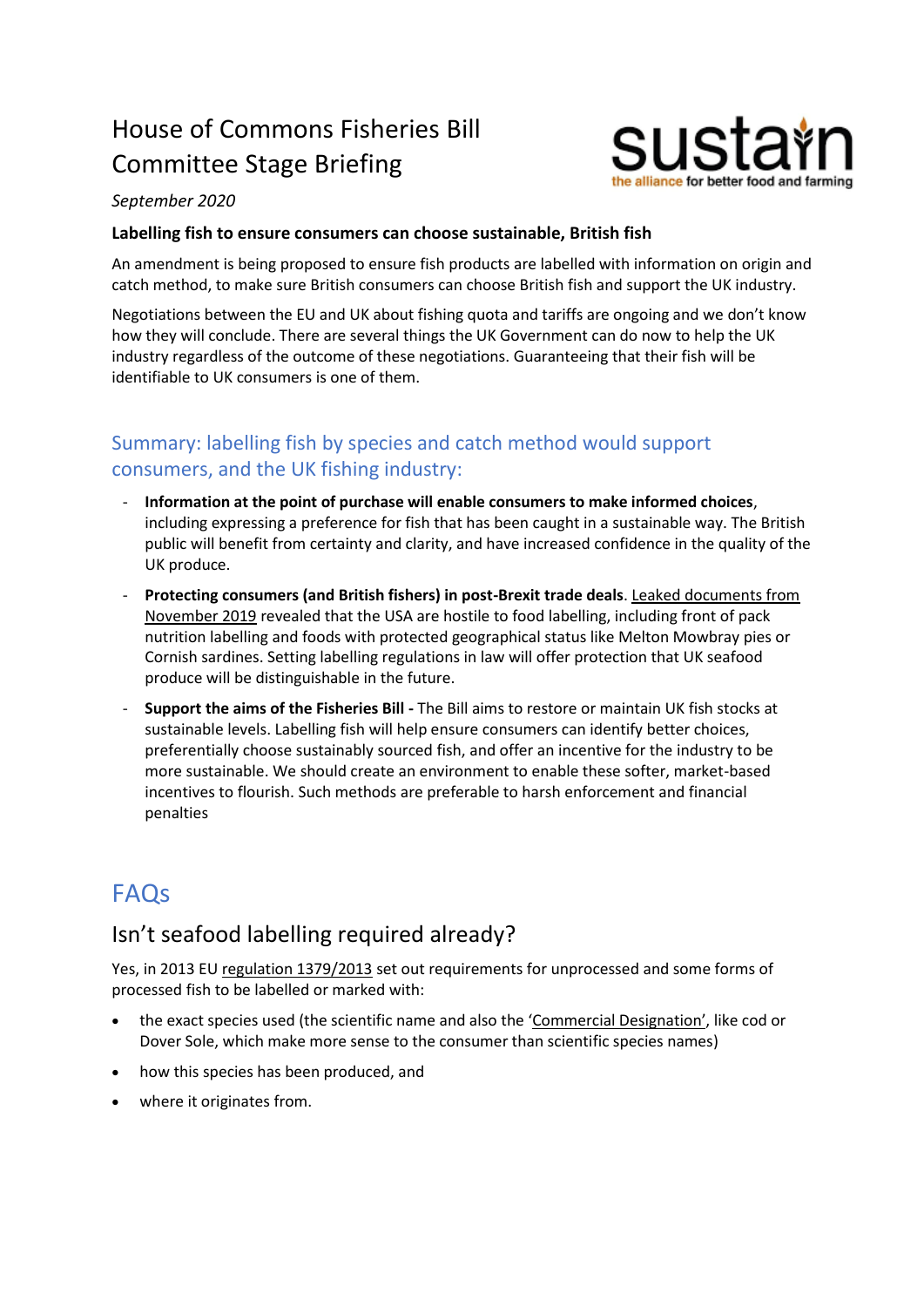#### Why do we need this if labelling regulations will be transposed as per the [EU Withdrawal Act 2018?](https://www.instituteforgovernment.org.uk/explainers/eu-withdrawal-act)

There are a few reasons why these labelling regulations should be put into the Fisheries Bill:

- The Internal Market Bill proposed by Government last week includes the power to override the EU Withdrawal Act 2018, which could include the labelling regulations
- There are powers in the Fishing Bill to change labelling rules
- The USA have expressed a particular interest in challenging the UK on labelling, including front-of-pack health labelling and Protected Geographical Origin labelling in a trade deal, so there's a risk they could insist on changing fish labelling regulations as well

Adding this into law would therefore give fish processing and retail businesses certainty about the packaging they need to produce going forward. It would also protect consumers from labelling regulations being watered down in the future. It would also send a clear signal to the fishing industry that if you use more sustainable fishing methods, and are a UK fisher, this information will be recognised on packaging for customers to see.

#### Which products or species could particularly benefit?

**Salmon**: Scottish farmed salmon is rated '3' by the Marine Conservation Society, considered OK to eat. Salmon imported from Chile, and farmed using methods with a more significant environmental impact has a lower rating of '4'. ([https://www.mcsuk.org/goodfishguide/search?name=salmon\)](https://www.mcsuk.org/goodfishguide/search?name=salmon)

Consumers require information on the country of origin and farming method to be able to choose between the two. Whether consumers make decisions on sustainability, or wanting to support the Scottish industry, this information would allow them to do that.

**Plaice** – some UK stocks of plaice are showing good signs of recovery and sustainable management, especially in the North Sea and English Channel. The 2007 recovery plan successfully brought fishing pressure down to sustainable levels, and the stock has since dramatically increased in size. Scientific advice from ICES now says that 166,000 tonnes can be caught sustainably. In the early 2000s, they recommended onl[y around 60,000 tonnes](http://www.ices.dk/sites/pub/Publication%20Reports/Advice/2019/2019/ple.27.420.pdf) (see Table 7 via this link). This labelling would differentiate fish caught in the North Sea, the English Channel, and the west coast of the UK including the North-west, from those caught in some parts of the [Baltic sea which are at much lower](https://www.mcsuk.org/goodfishguide/search?name=plaice)  [level and considered 'Fish to Avoid'](https://www.mcsuk.org/goodfishguide/search?name=plaice).

Hake – Hake is the 10<sup>th</sup> most valuable species for UK fishing – in 2018 landings were worth 25.4 [million.](https://assets.publishing.service.gov.uk/government/uploads/system/uploads/attachment_data/file/863732/UK_sea_fisheries_statistics_2018.pdf) It is landed mainly in Cornwall, Devon, and around the Scottish coast. Following stock decline in the 1980s, a recovery plan was introduced based on scientific advice and [all stocks](https://www.mcsuk.org/goodfishguide/search?name=hake) are now [considered sustainable.](https://www.mcsuk.org/goodfishguide/search?name=hake)

Catches have been able to increase – without depleting the stock.

This labelling regulation would allow consumers to differentiate UK hake and imported hake (mostly from South Africa) caught by Otter trawl and with a lower sustainability rating (see [https://www.mcsuk.org/goodfishguide/search?name=hake\)](https://www.mcsuk.org/goodfishguide/search?name=hake)

Herring – Herring is the UK's 8<sup>th</sup> most valuable species [\(worth 45.3million in 2018\)](https://assets.publishing.service.gov.uk/government/uploads/system/uploads/attachment_data/file/863732/UK_sea_fisheries_statistics_2018.pdf). Most herring is exported at the moment but the UK market is growing and a bigger domestic market would be beneficial to the industry. Labelling would allow consumers to differentiate sustainable UK herring caught in in the east of the UK, including north Irish Sea, North Sea, eastern English Channel.